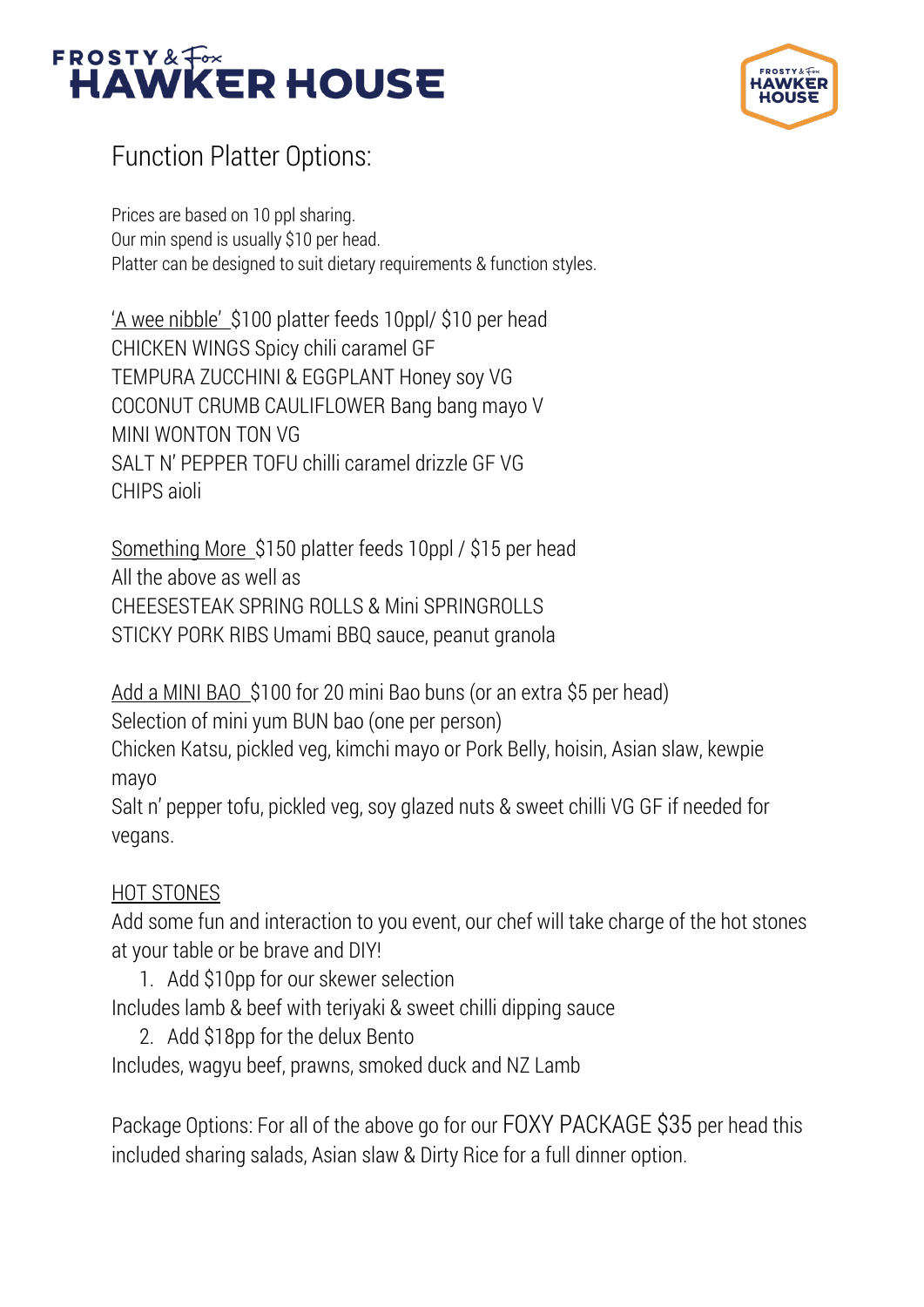



## SET MENU'S CAN BE ADJUSTED TO SUIT DIETRY NEEDS & REQUESTS JUST TELL US WHAT SUITS YOU AND WE CAN CHANGE MENUS TO SUIT! Min 10 persons Max 30 seated Pre-order requested where possible  $\odot$

SET MENU 1 – BAO BURGERS \$49 per head

Selection of Street Food to start - Platters down the tables CHICKEN WINGS Spicy chili caramel GF TEMPURA ZUCCHINI & EGGPLANT Honey soy VG COCONUT CRUMB CAULIFLOWER Bang bang mayo V MINI WONTON VG

MAINS

Pick one of the following: STICKY PORK RIBS Umami BBQ sauce, peanut granola & fries GF DF KATSU BAO BURGER Chicken katsu, chilli caramel, sesame mung bean slaw, kewpie mayo served in a bao burger size bun & chips BEEF BAO BURGER Grass fed NZ Beef patty, Korean BBQ sauce, sesame mung bean slaw, kimchi mayo served in a bao burger size bun & chips TOFU BAO BURGER Salt n' pepper tofu, pickled veg, Asian slaw, soy glazed nuts & sweet chilli VG HOT STONE SKEWERS (6) Beef skewers finished on the hot stone with teriyaki & sweet chilli dipping sauces served with jasmine rice & stir fry veg **DESSERT** 

FOXY SUNDAES Vanilla ice cream, choc brownie, salted caramel, Reece's peanut butter pieces, crushed Oreo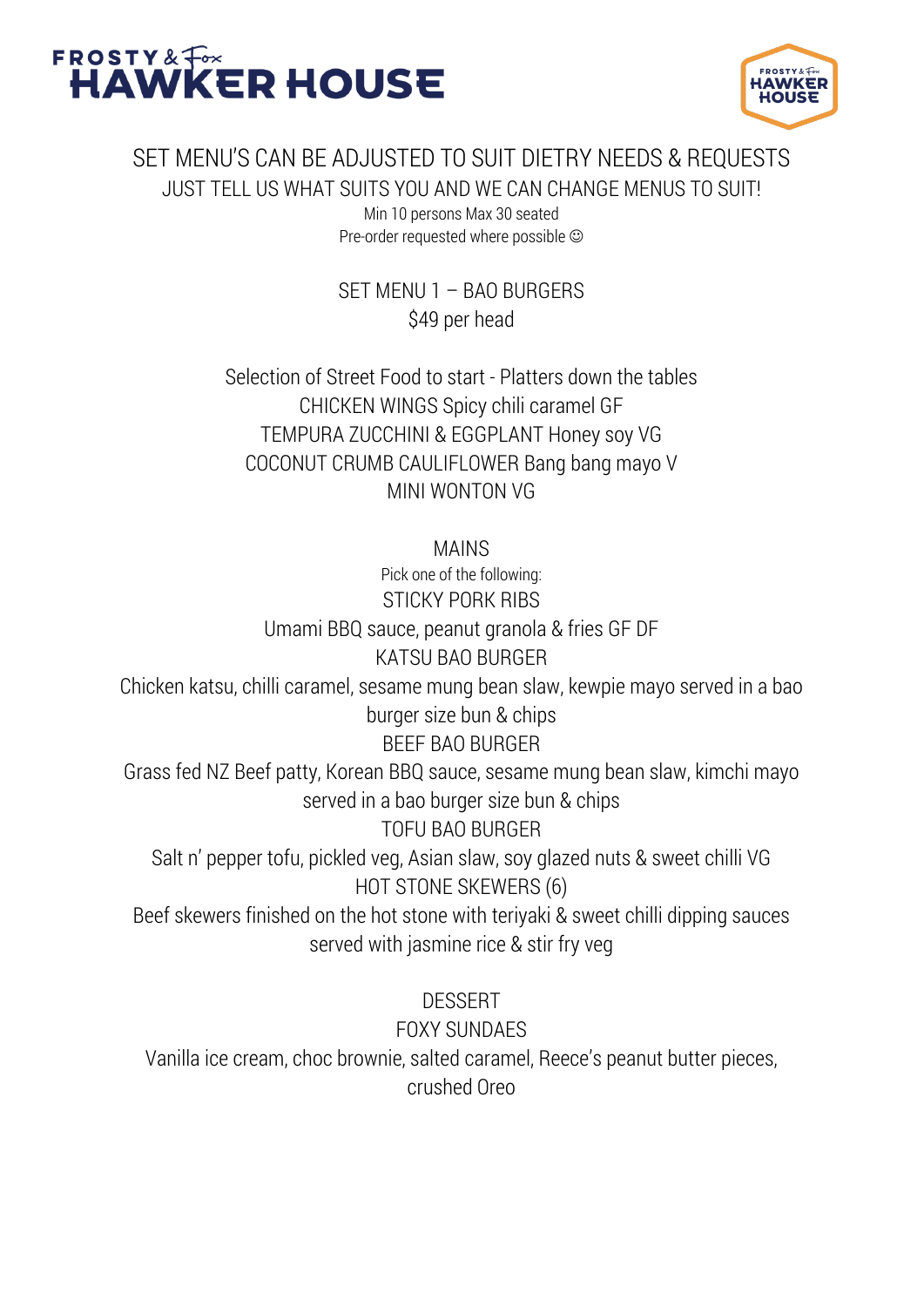



SET MENU TWO \$59 per Head

Selection of Street Food to start CHEESESTEAK SPRING ROLLS TEMPURA ZUCCHINI & EGGPLANT Honey soy VG COCONUT CRUMB CAULIFLOWER Bang bang mayo V CHICKEN WINGS Crispy fried Chicken Wings with Spicy chili caramel

MAINS Pick one of the following: THAI GREEN CHICKEN CURRY Bamboo shoots, seasonal veg, steamed jasmine rice, crispy shallots & toasted coconut GF DF 240g PRIME CUT GF Prime Angus best end rump served sizzling with asian slaw, jasmine rice or chips BEEF COCONUT CURRY GF DF Slow cooked, coconut beef cheek stew (Rendang style- Not spicy) jasmine rice, coconut & chilli sambal SALT N' PEPPER TOFIL Stir fry vegetables, steamed jasmine rice, chilli caramel drizzle GF VG One more here

DESSERT Pick one of the following: CHOCOLATE CHEESECAKE, berry compote, sweetened cream FOXY SUNDAES Vanilla ice cream, choc brownie, salted caramel, Reece's peanut butter pieces, crushed Oreo